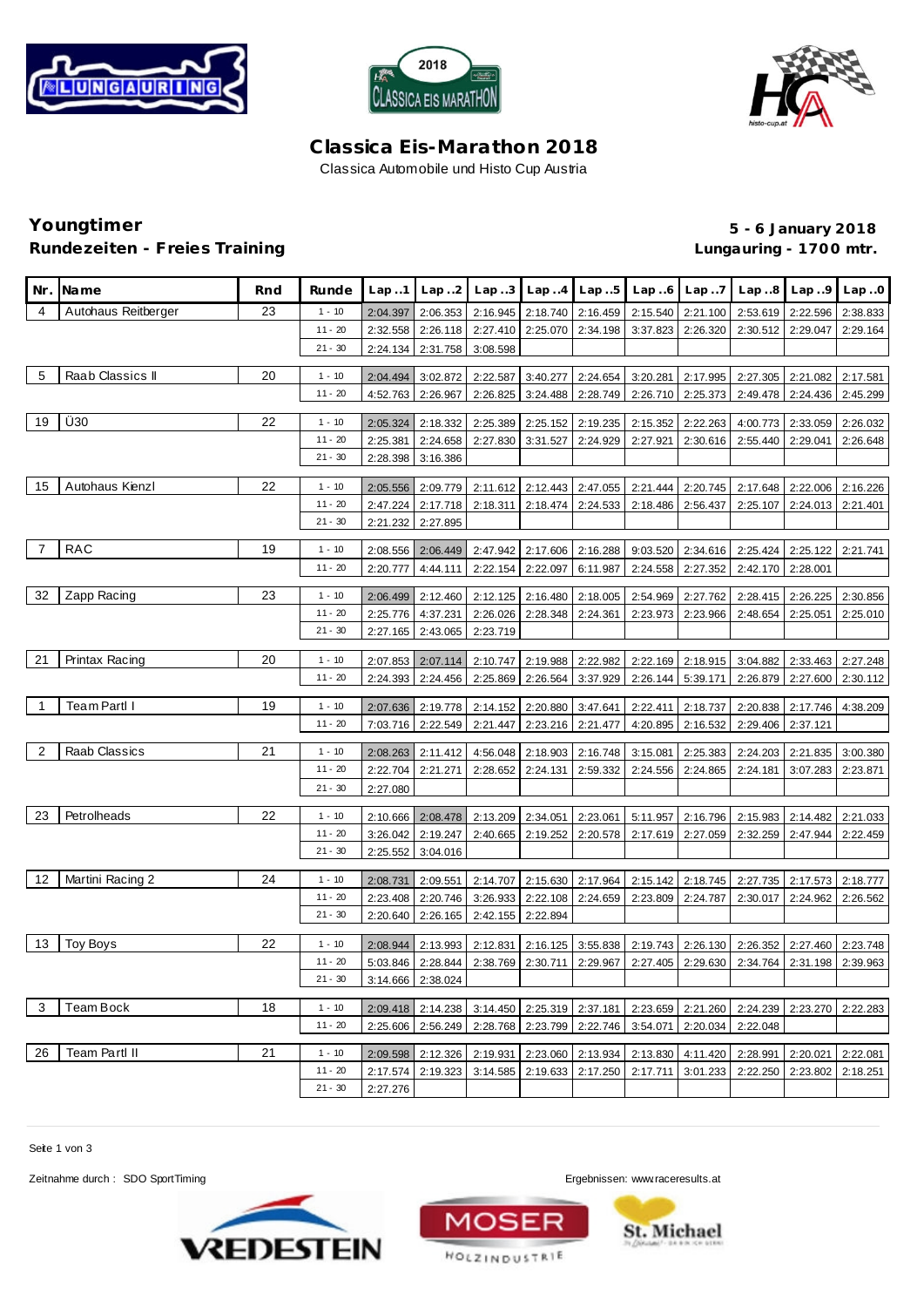





## **C lassica Eis-Marathon 2018** Classica Automobile und Histo Cup Austria

# **Rundezeiten - Freies Training Lungauring - 170 0 mtr.**

**Youngtimer 5 - 6 January 2018**

|    | Nr. Name                   | Rnd | Runde     | Lap.1    | Lap.2             |                                                       |                   | Lap .3 Lap .4 Lap .5       |                                                       | $Lap.6$ $Lap.7$   |                                                                                           | $Lap.8$ $Lap.9$ $Lap.0$ |          |
|----|----------------------------|-----|-----------|----------|-------------------|-------------------------------------------------------|-------------------|----------------------------|-------------------------------------------------------|-------------------|-------------------------------------------------------------------------------------------|-------------------------|----------|
| 31 | Martini Racing             | 22  | $1 - 10$  | 2:09.648 | 2:12.427          | 2:13.293                                              | 2:13.499          |                            | 2:17.766 2:21.529                                     | 2:20.046          | 4:27.830                                                                                  | 2:34.326                | 2:26.443 |
|    |                            |     | $11 - 20$ | 2:26.123 | 2:24.908          | 3:28.060                                              | 2:22.765          | 2:23.984                   | 2:24.644                                              | 2:24.660          | 2:24.519                                                                                  | 2:23.322                | 2:26.877 |
|    |                            |     | $21 - 30$ | 2:28.701 | 3:11.335          |                                                       |                   |                            |                                                       |                   |                                                                                           |                         |          |
|    |                            |     |           |          |                   |                                                       |                   |                            |                                                       |                   |                                                                                           |                         |          |
| 9  | school of drift            | 21  | $1 - 10$  | 2:11.018 | 2:15.881          | 2:14.786                                              | 2:17.157          | 2:19.952                   | 2:26.788                                              | 2:21.293          | 4:04.415                                                                                  | 2:58.743                | 2:32.064 |
|    |                            |     | $11 - 20$ | 2:32.992 | 2:26.387          | 2:26.522                                              |                   | 2:26.916 2:25.962          | 2:25.995                                              | 3:39.717          | 2:27.655                                                                                  | 2:25.060                | 2:32.871 |
|    |                            |     | $21 - 30$ | 2:43.332 |                   |                                                       |                   |                            |                                                       |                   |                                                                                           |                         |          |
| 24 | <b>Bayernexpress</b>       | 21  | $1 - 10$  | 2:11.418 | 2:17.206          |                                                       | 2:18.633 2:19.772 | 2:29.881                   | 3:09.466                                              | 2:30.562          | 2:28.650                                                                                  | 2:40.416                | 2:30.167 |
|    |                            |     | $11 - 20$ | 2:34.679 | 5:01.789          | 2:31.917                                              | 2:31.593          | 2:33.663                   | 2:35.941                                              | 2:35.536          | 2:35.838                                                                                  | 3:03.556                | 2:31.300 |
|    |                            |     | $21 - 30$ | 2:51.929 |                   |                                                       |                   |                            |                                                       |                   |                                                                                           |                         |          |
|    |                            |     |           |          |                   |                                                       |                   |                            |                                                       |                   |                                                                                           |                         |          |
| 11 | Ecurie DT-Gradez           | 20  | $1 - 10$  | 2:13.653 | 2:17.863          | 2:19.610                                              | 2:24.535          | 2:28.502                   | 2:26.173                                              | 2:27.857          | 5:44.003                                                                                  | 2:34.795                | 2:30.278 |
|    |                            |     | $11 - 20$ | 2:36.101 | 2:32.274          | 2:35.225                                              | 2:31.935          | 4:08.851                   | 2:31.421                                              | 2:29.888          | 2:34.335                                                                                  | 2:29.148                | 2:39.448 |
| 25 | <b>Team Diesel</b>         | 21  | $1 - 10$  |          |                   |                                                       |                   |                            |                                                       |                   |                                                                                           |                         |          |
|    |                            |     |           | 2:25.238 | 2:21.080          | 2:15.324                                              | 2:19.577          | 2:21.969                   | 2:26.199                                              | 2:21.035          | 2:28.088                                                                                  | 2:22.239                | 3:08.741 |
|    |                            |     | $11 - 20$ | 2:26.644 | 2:24.973          | 2:31.375                                              | 2:24.297          | 2:24.761                   | 2:23.985                                              | 2:28.673          | 2:26.482                                                                                  | 2:31.686                | 2:23.804 |
|    |                            |     | $21 - 30$ | 2:32.765 |                   |                                                       |                   |                            |                                                       |                   |                                                                                           |                         |          |
| 28 | <b>RMS</b>                 | 16  | $1 - 10$  | 2:25.106 | 2:15.346          |                                                       |                   |                            | 2:16.929   10:43.970   2:28.613   2:21.646   2:20.445 |                   | 2:20.561                                                                                  | 2:21.239                | 3:59.387 |
|    |                            |     | $11 - 20$ | 2:27.422 | 2:59.634          |                                                       | 2:25.856 2:31.265 | 4:28.748                   | 3:15.377                                              |                   |                                                                                           |                         |          |
|    |                            |     |           |          |                   |                                                       |                   |                            |                                                       |                   |                                                                                           |                         |          |
| 16 | Classic Porsche Racing     | 18  | $1 - 10$  | 2:18.420 | 2:18.920          |                                                       |                   | 2:16.213 2:15.530 3:40.469 | 2:24.855                                              | 3:13.636          | 2:20.243                                                                                  | 2:20.885                | 4:07.111 |
|    |                            |     | $11 - 20$ | 2:27.516 | 2:27.836          | 4:02.512                                              | 2:22.874          | 2:23.737                   | 5:35.050                                              | 6:13.787          | 2:23.240                                                                                  |                         |          |
| 10 | drif trhmm                 | 20  | $1 - 10$  | 2:17.448 | 2:51.049          | 2:23.586                                              | 2:23.350          | 2:24.998                   | 3:21.806                                              | 2:28.621          | 2:31.941                                                                                  | 2:28.818                | 2:54.072 |
|    |                            |     | $11 - 20$ | 2:26.231 | 2:31.761          | 7:12.545                                              | 2:25.652          | 2:25.726                   | 2:24.909                                              | 2:27.563          | 2:22.661                                                                                  | 2:29.917                | 2:47.964 |
|    |                            |     |           |          |                   |                                                       |                   |                            |                                                       |                   |                                                                                           |                         |          |
| 33 | RAAB-LADIES                | 12  | $1 - 10$  | 2:19.424 | 2:17.877          | 3:04.865                                              | 2:31.845          | 2:34.062                   | 4:16.417                                              | 3:16.140          | 2:39.523                                                                                  | 2:50.403                | 2:44.966 |
|    |                            |     | $11 - 20$ | 2:40.416 | 2:40.408          |                                                       |                   |                            |                                                       |                   |                                                                                           |                         |          |
|    |                            |     |           |          |                   |                                                       |                   |                            |                                                       |                   |                                                                                           |                         |          |
| 14 | Die Eisprinzen             | 9   | $1 - 10$  | 2:25.562 | 2:50.458          |                                                       |                   | 2:22.230 2:25.856 2:25.718 | 2:21.290                                              | 3:55.942          |                                                                                           | 2:43.373 2:18.018       |          |
| 20 | Fabsi                      | 11  | $1 - 10$  | 2:20.143 | 2:24.771          | 9:50.006                                              | 2:26.955          | 2:26.552                   | 2:27.937                                              | 5:00.369          | 2:34.759                                                                                  | 2:31.278                | 2:31.178 |
|    |                            |     | $11 - 20$ | 2:32.235 |                   |                                                       |                   |                            |                                                       |                   |                                                                                           |                         |          |
|    |                            |     |           |          |                   |                                                       |                   |                            |                                                       |                   |                                                                                           |                         |          |
| 27 | BMW Team Graz 2            | 20  | $1 - 10$  | 2:25.391 | 2:22.494          | 2:23.961                                              | 2:23.924          | 2:24.626                   | 2:23.681                                              | 5:00.238          | 2:34.015                                                                                  | 2:34.942                | 2:33.187 |
|    |                            |     | $11 - 20$ | 3:27.558 | 2:36.643          | 2:47.261                                              | 2:31.102          | 2:35.538                   | 3:19.054                                              | 2:33.587          | 2:33.254                                                                                  | 3:16.668                | 3:02.861 |
| 29 | FDZ Bodensee               | 18  | $1 - 10$  | 2:23.263 | 2:22.753          | 2:23.941                                              | 2:26.084          | 2:26.863                   | 2:33.134                                              | 2:29.628          | 2:28.581                                                                                  | 2:29.902                | 4:19.564 |
|    |                            |     | $11 - 20$ | 2:29.793 | 2:38.450          | 2:36.573                                              | 2:29.720          | 2:35.668                   | 2:31.952                                              | 4:42.050          | 2:36.494                                                                                  |                         |          |
|    |                            |     |           |          |                   |                                                       |                   |                            |                                                       |                   |                                                                                           |                         |          |
| 30 | Zwei sind nicht zu bremsen | 11  | $1 - 10$  |          |                   |                                                       |                   |                            |                                                       |                   | 2:34.005 4:53.874 2:34.691 5:02.587 2:23.632 4:53.753 8:10.942 2:28.797 2:30.428 4:22.178 |                         |          |
|    |                            |     | $11 - 20$ | 2:29.973 |                   |                                                       |                   |                            |                                                       |                   |                                                                                           |                         |          |
|    |                            |     |           |          |                   |                                                       |                   |                            |                                                       |                   |                                                                                           |                         |          |
| 22 | Candyland Motorsport       | 19  | $1 - 10$  |          | 2:29.413 2:24.269 |                                                       |                   | 2:24.738 2:30.494 4:02.769 |                                                       | 2:43.692 2:38.856 | 2:39.986                                                                                  | 2:39.979                | 3:38.542 |
|    |                            |     | $11 - 20$ | 2:41.742 | 2:39.432          | 2:44.071                                              | 2:33.094          | 4:34.190                   | 2:40.712                                              | 2:39.185          | 2:43.730                                                                                  | 3:41.987                |          |
| 17 | <b>TransaxleTour Team</b>  | 19  | $1 - 10$  | 2:32.664 | 2:24.326          |                                                       |                   | 2:27.458 2:24.988 2:33.317 | 2:30.496                                              | 3:27.909          | 2:42.527                                                                                  | 2:49.903                | 2:41.392 |
|    |                            |     | $11 - 20$ | 2:28.880 | 3:12.305          |                                                       |                   | 2:30.908 2:26.945 2:33.303 | 2:33.353 2:31.025                                     |                   | 2:30.274                                                                                  | 2:43.952                |          |
|    |                            |     |           |          |                   |                                                       |                   |                            |                                                       |                   |                                                                                           |                         |          |
| 18 | Pongau I                   | 6   | $1 - 10$  |          |                   | 2:26.412 2:28.806 2:37.642 2:28.523 2:26.465 2:30.762 |                   |                            |                                                       |                   |                                                                                           |                         |          |

Seite 2 von 3

Zeitnahme durch : SDO SportTiming Ergebnissen:<www.raceresults.at>